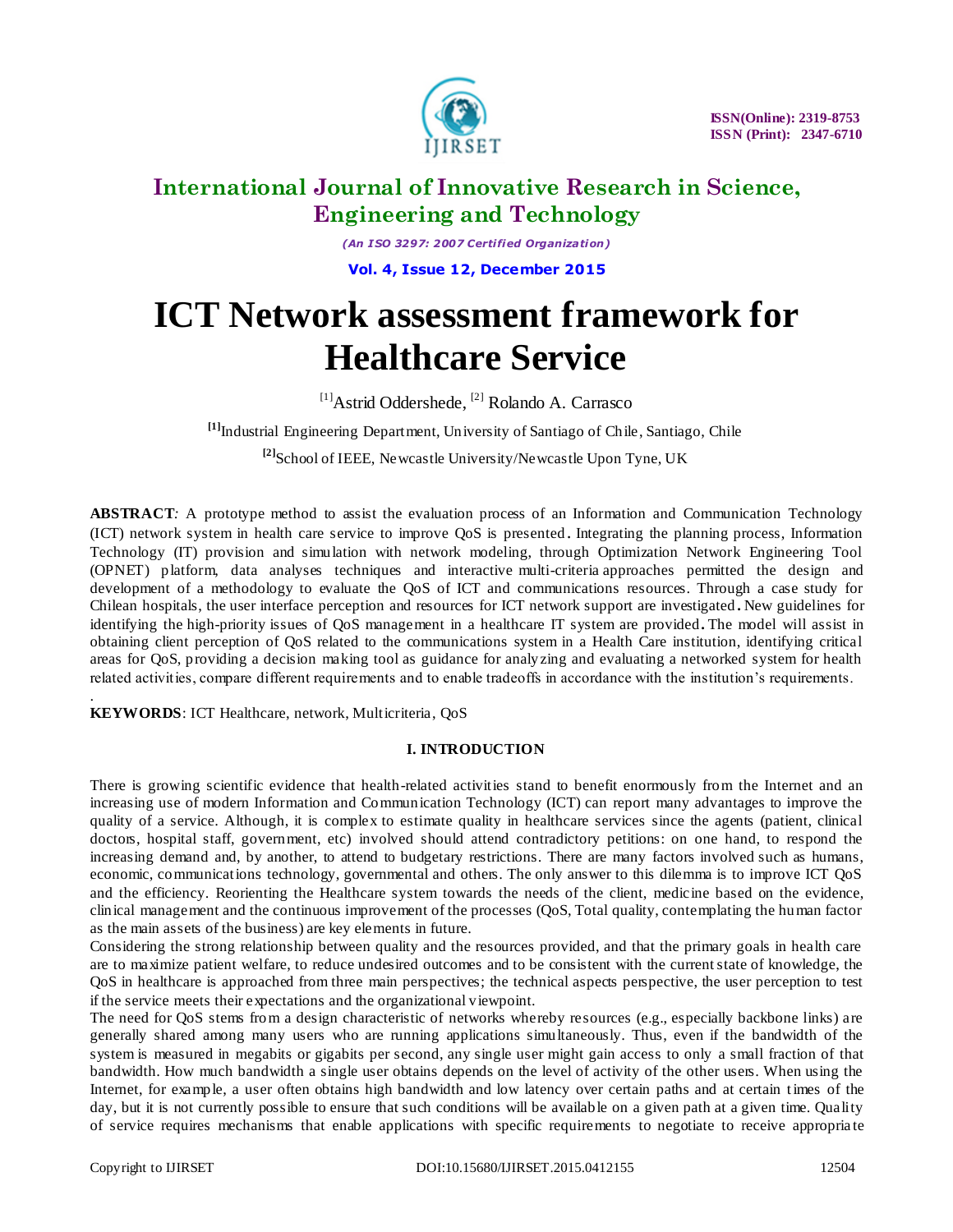

*(An I SO 3297: 2007 Certified Organization)*

### **Vol. 4, Issue 12, December 2015**

treatment in the network. Those mechanisms must be able to deal with requests from huge numbers of applications running simultaneously. [1]

The communications network infrastructure, the devices attached to it, the communications links, and its performa nce are crucial for helping to deliver a service in a hospital. A number of potential health applications demand guarantees on the quality of service (QoS) they can get across the network and Internet. Several technical factors need to be considered in evaluating the performance. Alternatively, all the participants in the sector (patients, doctors, nurses, paramedics, health staff, managers and researchers) now have access to communications technology and information systems which offer an obvious potential to improve many of the activities related to the healthcare provided daily by these participants. The population already carries out diverse activities through the Internet (banking, tourism, e -commerce etc.) and begins to require basic information on its health, at a distance without the need of appearing, and with the sufficient security and quality of service. However, still some public health offices remain unconnected to the Internet and are therefore unable to accept electronic reports from testing laboratories or communicate health information over the Internet to neighbouring jurisdictions. The ICT QoS users perspective is one that expects fast, reliable and easy access to online resources, applications and Internet (databases, e-mails, voice, file transfer, browser, and so on.). Nowadays, Chile's Information Technology and Internet are incorporated to the clinical activity, the health professionals should increase their ability to make use of information management (search, access, filtered). The hospitals have been undoubtedly benefited by the automation of the routine.

The quality of service expectations will depend upon the type of use. Then the commitment is to improve quality from the perspective of the main participants. The main objective of the research is to outline a methodology that will contribute to the evaluation of OoS of the communications network services for Chile and National Health Service. This will include getting an appreciation about users (patient, medical paramedics, staff, etc.) perception regarding the communication network quality when facing healthcare requirement. This information we call quality of experience (QE). The main related activities they perform within the hospital are confronted with the ICT support required. Section II provides a Multicriteria decision model developed to determine the necessary attributes for the ICT system in unanimity their activities. Sect ion III present the prototype procedure based on data collected from the main users of the health network system that will help to design a user profile.

Section IV provides some results from the pilot study handling data from three types of health instit utions in Chile. In section 5 the conclusions are provided.

### **I. II. HEALTHCARE ICT NETWORK EVALUATION**

The hospital management *challenge* is based on the achievement of the articulation and the convergence of values among the agents, the staff members and the patients; the Information Technology and Communications Systems needed are not just mere data agents, instead, they are of information, knowledge and intellectual capital.

The study refers to the development of a decision model related to the support of an ICT system in health activities and quality de service as a function of the discrepancy between consumer service expectations and their perceptions about the service actually provided by the system. The authors suggest that to reduce that difference depends on the efficient management provided by the network service. Considering that modern ICT can support the operations and quality of health service, the participants may wish to endow the system with different attributes. Furthermore, the ICT system of the health institution could count on attributes that not often match with user's requirements (quality level, performance, cost and others). At this point, interrogations arise. What attributes are the appropriate for each activity? Does ICT QoS have an effect on each activity? In what activity does the ICT support has more impact.

From the ICT QoS user perspective, they expect fast, reliable and easy access to online resources, applications and Internet (databases, e-mails, voice, file transfer, browser, etc.). The quality of service expectations will depend upon the type of use. The study involved 3 main phases. Starting by evaluating the ICT infrastructure support for Hospital followed by the identification of main Healthcare ICT system user, its applications and requirement attributes. QoS offered by a particular network could be established by technical parameters that could be measured objectively. However the user perception depends upon their needs, their right direct application and their expectations. It is a difficult task to find a set of universal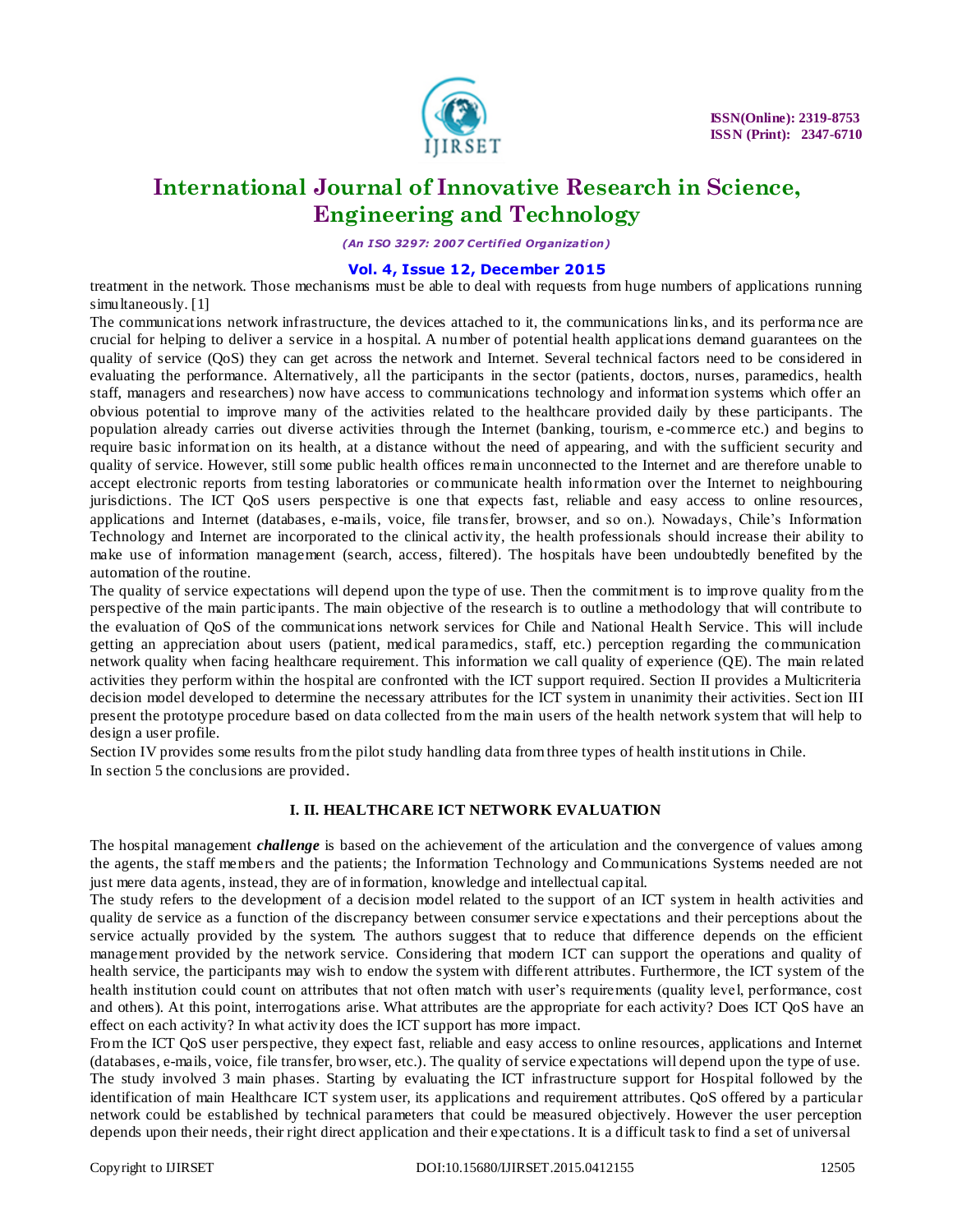

*(An I SO 3297: 2007 Certified Organization)*

## **Vol. 4, Issue 12, December 2015**

parameters for every type of service since there are dissimilar parameters involved in the performance evaluation. Then, it is useful to analyze which of the parameters would be relevant when considering the user perception for a determined service. An initial model is developed involving user main applications and its attributes.

Some general questions to be answered are:

- $\triangleright$  What are user expectations about the ICT needs?
- $\triangleright$  What type of users can be distinguished?
- $\triangleright$  What are the main applications?
- $\triangleright$  Is the current ICT infrastructure appropriate?
- $\triangleright$  What are the main OoS parameters?
- How may ICT network for Healthcare service be able to be evaluated?
- $\triangleright$  What technical capabilities do health applications demand from Internet?

The main related activities they perform within the hospital are confronted with the ICT support required. The ICT system needs are recognized according to their activities. A multicriteria approach is utilized to develop a model through applying the analytic hierarchy process (AHP)[ 2].

What are in question are the *implied* needs from type of users, which must be worked out through user profiling and requirements analysis techniques. So far it has not been possible to do much work on defining appropriate techniques for characterizing health ICT users and their needs, but their importance has become increasingly obvious

This model based on data collected from the main users of the health network system will help to determine the necessary attributes for the ICT system in unanimity their activities. Regarding to the institution necessity enables to make tradeoffs . Figure 1 depicts a hierarchy model for attributes network assessment.[3].



Fig 1. Hierarchy model for network assessment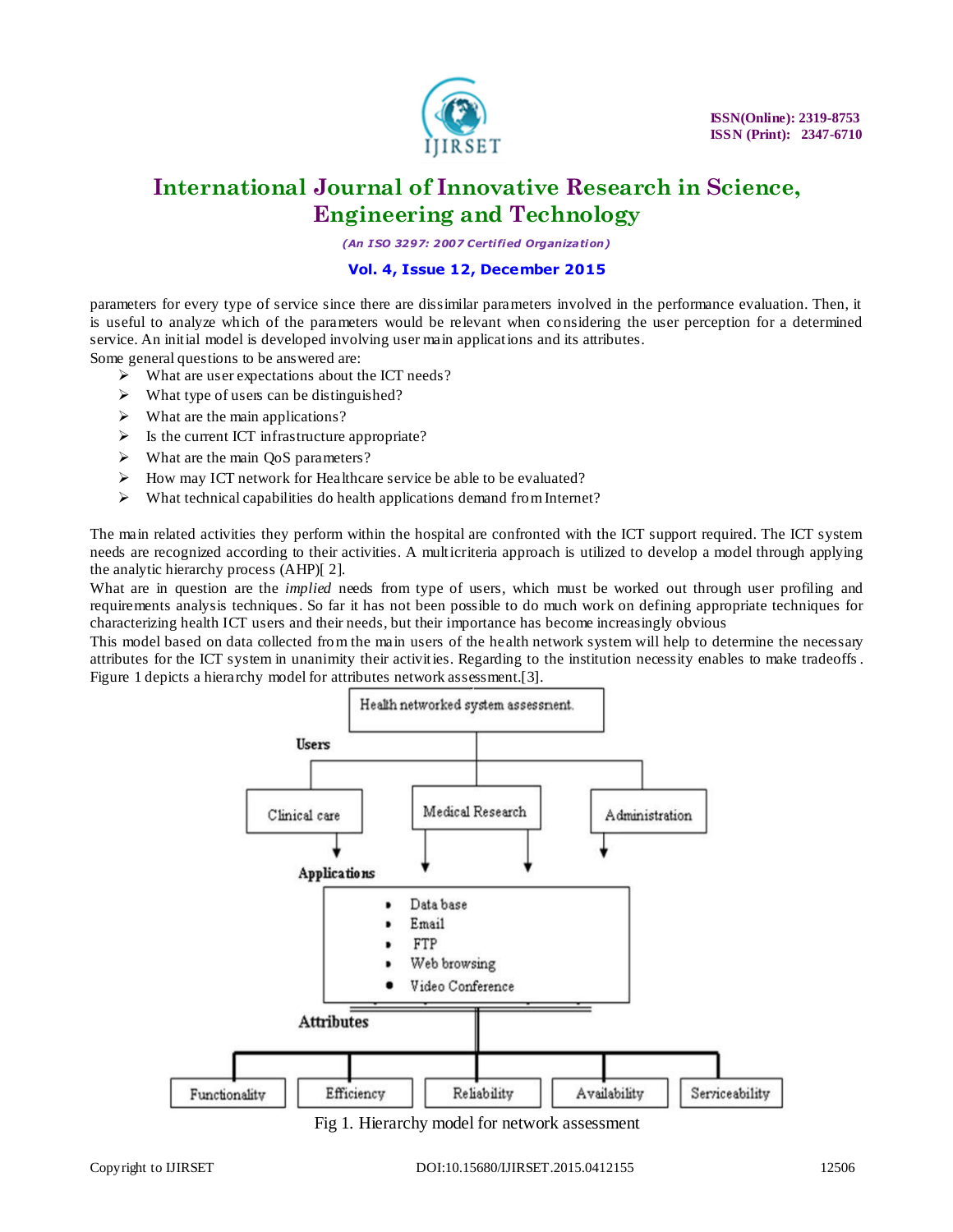

*(An I SO 3297: 2007 Certified Organization)*

### **Vol. 4, Issue 12, December 2015**

The organization must then define a service level agreement (SLA) for their main applications.

#### **II. PRO TO TYPE METHOD FO R HEALTH ICT NETWO RK**

The prototype method scheme as seen in fig.2 displays the stages involved in the evaluation of health ICT system regarding a particular service starting from the end user [4].



Fig. 2. Proposed new procedure scheme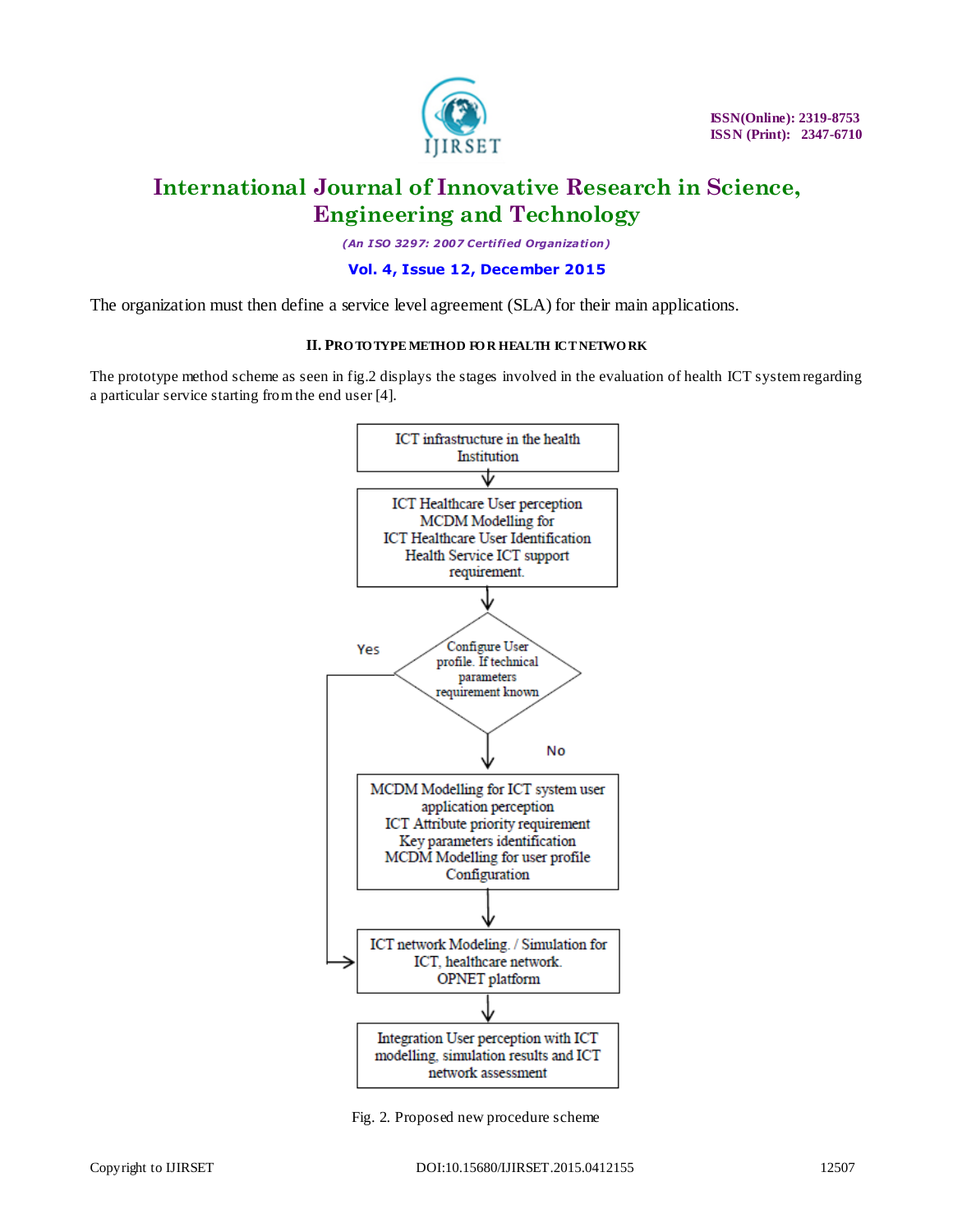

*(An I SO 3297: 2007 Certified Organization)*

### **Vol. 4, Issue 12, December 2015**

### **III THE HEALTHCARE ICT S YSTEM CAS E STUDY**

The first phase of the study consists of identifying the critical end users' activities, main health related ICT applications and technical aspects within a health institution. As a result, a great number of factors come up. Based on AHP method, the next phase consists of constructing a hierarchy structure incorporating decisive categories at each level and their relationships. Once the basic structure is stated, the efforts are oriented to create a Team of Experts for all types of hospitals in consideration. Then, it follows a pair-wise comparison process, in such a way that all the elements at the same level are compared and weighed with each other. This procedure is repeated for all the elements of the whole structure, obtaining a ranking, reflecting the relative importance of the applications and attribute requirement. In addition, it is possible to detect inconsistencies when experts emitted judgments. Under such situations, it is necessary to review them until obtaining an acceptable index.

The case study considered data from three types of health institutions in Chile (private, public & other) to examine ICT infrastructure, ICT network provision, stakeholders' perception related to hospital ICT network system.

A preliminary questionnaire was designed and carried out with the purpose of collecting information from each group representatives about the main applications they perform during their contractual obligation. Many uncertainties about attaining desired attributes for the network were found. Are the required functions available? How efficient, reliable, serviceable and available is the network?

As seen in fig.1., .for this study we considered a group conformed by the clinic care staff (Physician, nurses, paramedics, etc) who would make use of ICT to deliver a health care service, a group represented by those users who develop medical research, collecting disease statistic and/or investigate new drugs and new devices and a group integrated by users who perform the administrative activities, billing, products distribution, and inventory control or other connected.

Initial data was collected from 440 participants; following an expert team of 36 is grouped comprising representatives from each category from all of the three types of hospitals considered. The application of the AHP procedure bring about information with respect to user perception related to the most important attributes to develop the necessary applications related to the service they perform. The results shown in fig.3 indicated that ICT support has a greater impact on supplying clinical care service.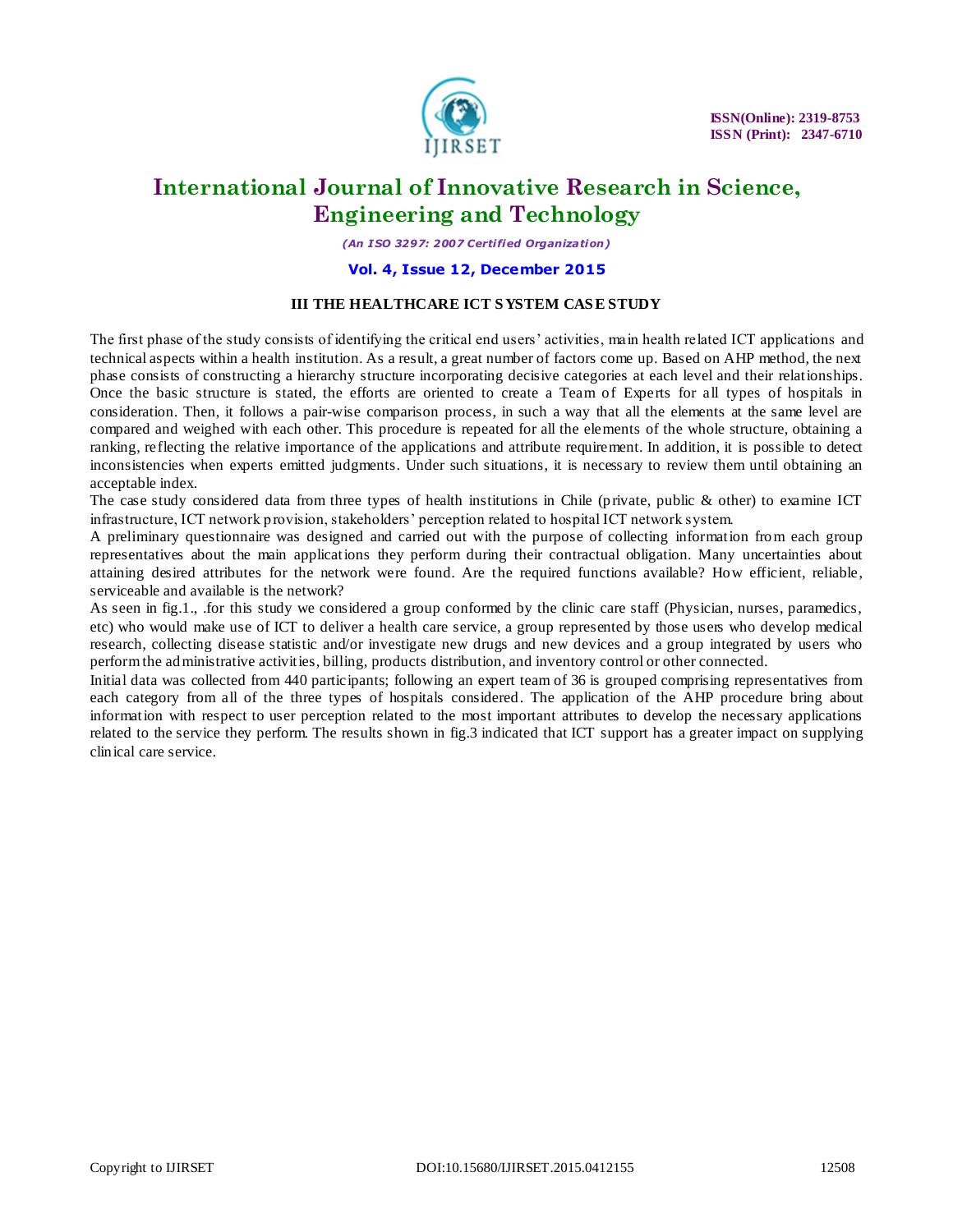





Regarding the applications, Data base access was revealed to be the most important for the agents as seen in Table I. However, currently the application mostly used is Email by the hospitals.. TABLE I.

### HEALTHCARE RELATIVE PRIORITY FOR ICT APPLICATIONS

| Application      | Priority |
|------------------|----------|
| Data base Access | 51.1%    |
| web browsing     | 16,5%    |
| FTP              | 15,0%    |
| Email            | 14,5%    |
| Video & voice    | 2,9%     |

Regarding the relative importance for each type of user group; researchers gave more importance to count on Web browsing, the administrative staff and clinic care group demanded the importance to have data base access.

The results obtained through the multicriteria model lead to determine the properties or characteristics of the system This data will allow generating user profiles and applications profiles to support the design of models for appraising Health care network QoS.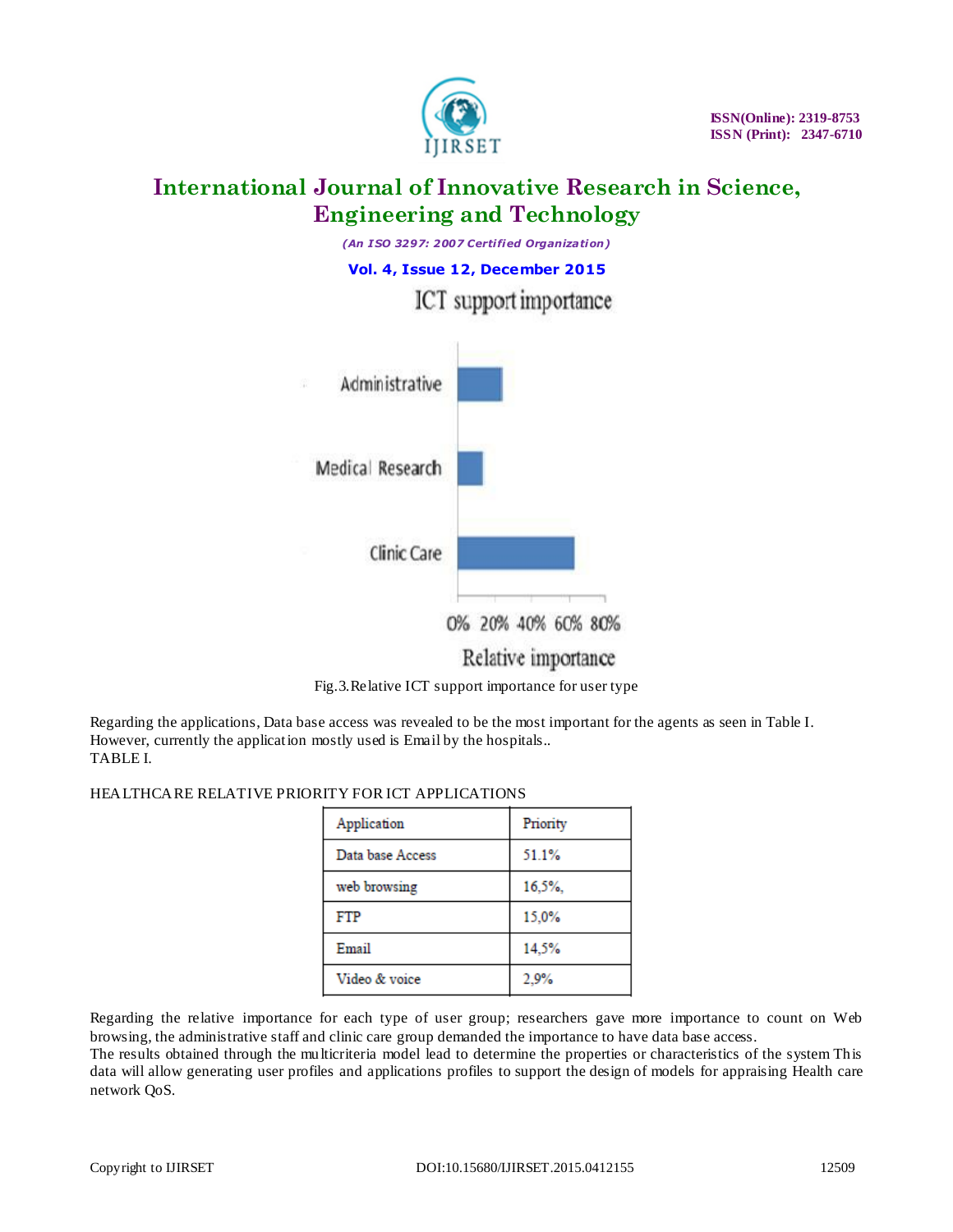

*(An I SO 3297: 2007 Certified Organization)*

### **Vol. 4, Issue 12, December 2015**

Even though all the ICT network attributes considered as shown in the model, fig 1, are important. Fig 4 depicts the overall result indicating that "availability" attribute is the most desired attribute with a 33 % of relative importance. Then, the "reliability" attribute with 22%. Next, the expert panel considered "efficiency" and "functionality" attributes to have a very similar degree of importance. This outcome reflects the relative level of importance the three groups estimate.



Fig.4. Relative importance for ICT network attributes

A profile based on the results obtained from each user group is designed for clinic care user as shown in table II.

| <b>Applications Profile</b> | <b>Start Time Offset</b> |  |
|-----------------------------|--------------------------|--|
|                             | (seconds)                |  |
| Database                    | Uniform $(5,10)$         |  |
| Access(Heavy)               |                          |  |
| Web Browsing (Heavy)        | Uniform $(5,10)$         |  |
| Email (Light)               | Uniform $(5,10)$         |  |
| File Transfer (Light)       | Uniform $(5,10)$         |  |
| File Print (Light)          | Uniform $(5,10)$         |  |
| <b>Executive Video</b>      | Exponential (600)        |  |

| <b>TABLE II</b>                                   |  |  |
|---------------------------------------------------|--|--|
| HEA LTHCA RE APPLICATIONS PROFILE FOR CLINIC CARE |  |  |
|                                                   |  |  |

In a similar way, application is set for Secretary Administrative in Table III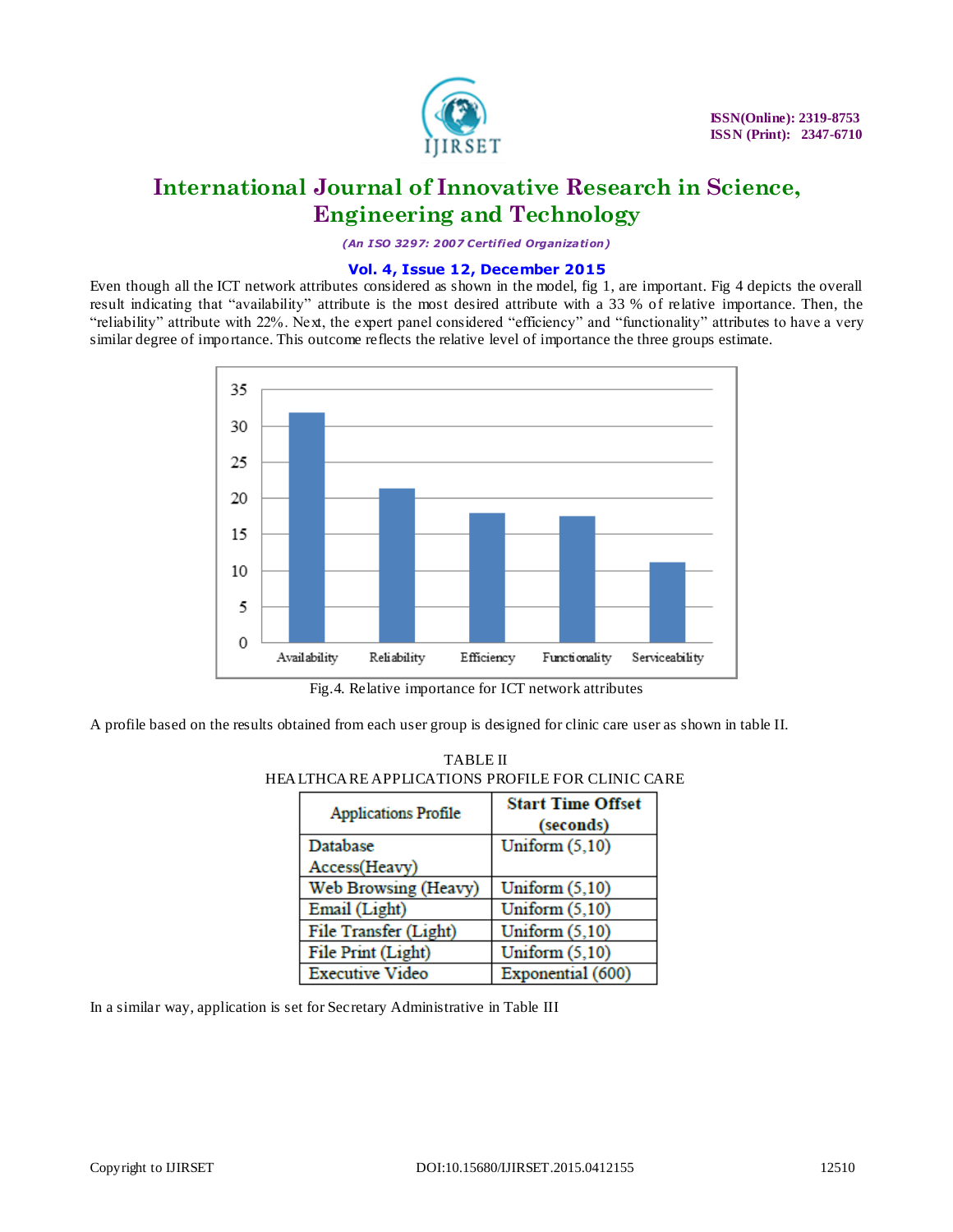

*(An I SO 3297: 2007 Certified Organization)*

# **Vol. 4, Issue 12, December 2015**

### TABLE III HEALTHCARE APPLICATIONS PROFILE FOR ADMINISTRATIVE STAFF

| <b>Name</b>             | <b>Start Time</b> |
|-------------------------|-------------------|
|                         | Off)set (seconds) |
| Email (Heavy)           | Uniform $(5,10)$  |
| Database Access (Heavy) | Uniform $(5,10)$  |
| File Transfer (Heavy)   | Uniform $(5,10)$  |
| Web Browsing (Light)    | Uniform $(5,10)$  |
| File Print (Light)      | Uniform $(5,10)$  |

In a similar way, every application is set for all the groups considered

A model is structured based on Optimization Network Engineering Tool (OPNET)[6],[7] methodology for a private hospital.to test network behavior and performance.

A partial network topology is represented as illustrated in Fig.5.



Fig.5. Partial network topology illustration for Hospital

Simulation runs were done for different number of users and also varying devices and links to test utilization percentage usage. The simulation results for this case showed a high throughput and low delay indicating that the infrastructure is